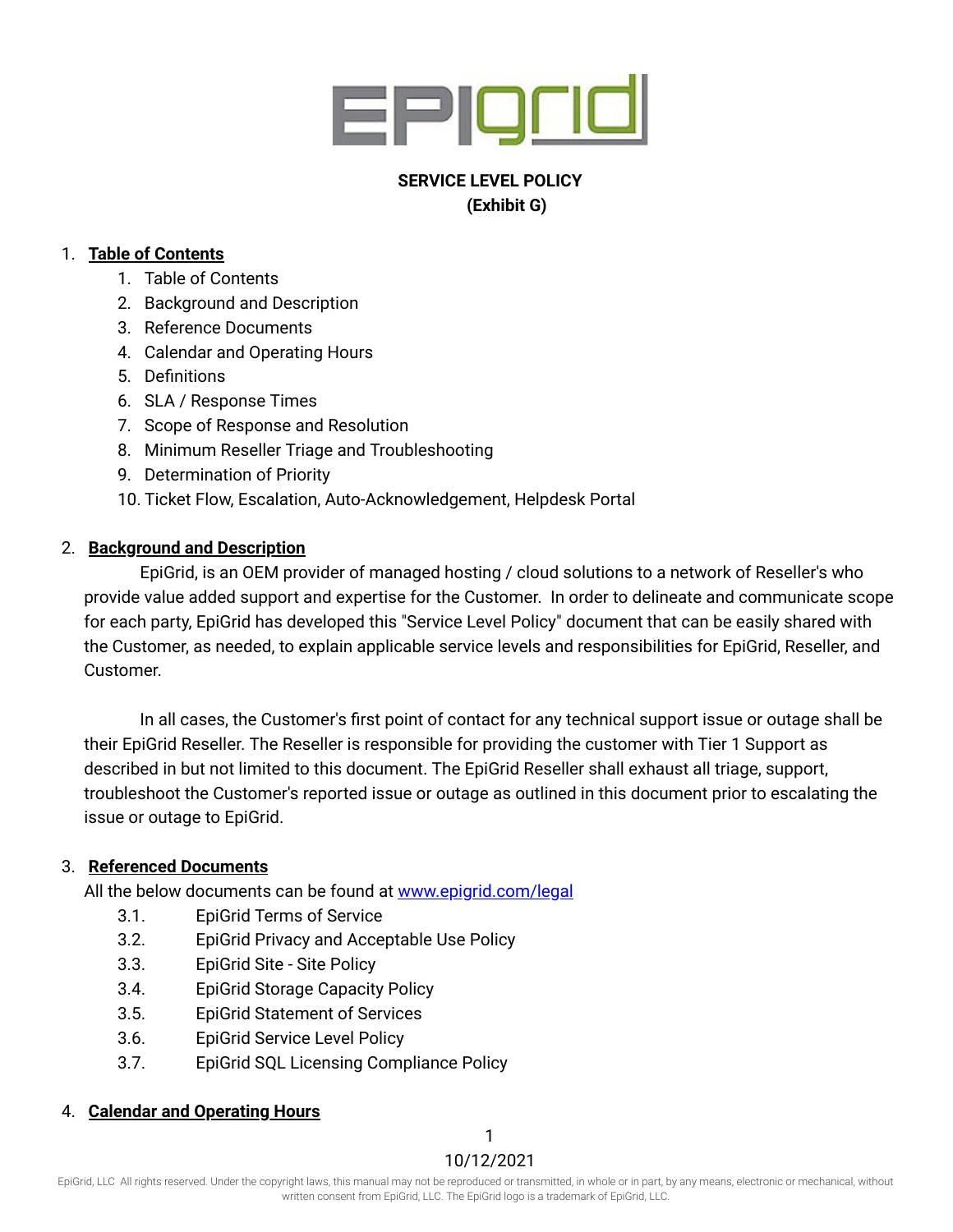

# 4.1. "Business Hours" or "Business Days"

- 4.1.1. Monday Friday 8AM 8PM
- 4.2. Time Zone
	- 4.2.1. EpiGrid uses Eastern Standard Time (UTC -5) (GMT 5).
	- 4.2.2. EpiGrid observes Daylight Savings (UTC -4) (GMT -4) when it is in effect.
- 4.3. Holidays
	- 4.3.1. EpiGrid observes all United States Federal Holidays.
	- 4.3.2. EpiGrid also observes the Christian Holidays of Christmas and Easter.

#### 5. **Definitions**

- 5.1. Tier 1 Support
	- 5.1.1. Provider Customer's EpiGrid Reseller.
	- 5.1.2. This is the initial level of support for customers paying for EpiGrid Hosted Services. The EpiGrid Reseller will be the first point of contact for customers reporting an issue, outage, or adding/removing services.
- 5.2. Tier 2 Support
	- 5.2.1. Provider EpiGrid.
	- 5.2.2. This is the second level of support available to the EpiGrid Resellers only. It is initiated after the EpiGrid Reseller has identified/triaged the reported issue or outage
- 5.3. Tier 3 Support
	- 5.3.1. Provider EpiGrid Partners.
	- 5.3.2. This is the third level of support reserved for and available to EpiGrid itself only. EpiGrid will utilize this level of support upon identifying/triaging the reported issue or outage.
- 5.4. Release
	- 5.4.1. Shall mean any release, update, new version, service release, or patch to the EpiGrid services which EpiGrid generally makes available and are necessary or appropriate for Customer to use and to access the Customer's EpiGrid Services.

# 5.5. Response Time

- 5.5.1. The duration of time between the receipt of and the initial confirmation via support ticket reply, email, or otherwise.
- 5.6. Resolution Time
	- 5.6.1. The duration of time between the initial confirmation of communication of an issue or outage and the communication of actions or commencement of actions that, in good faith, will rectify the issue or restore the outage.
- 5.7. Compound Time or Compounded Time
	- 5.7.1. The sum total of response and resolution time when an issue or outage must be escalated from Tier 1 support to Tier 2 support or even Tier 3 support.
- 5.8. Ping
	- 5.8.1. the act of using a Windows command prompt command "ping" to test the connection from the workstation endpoint to the server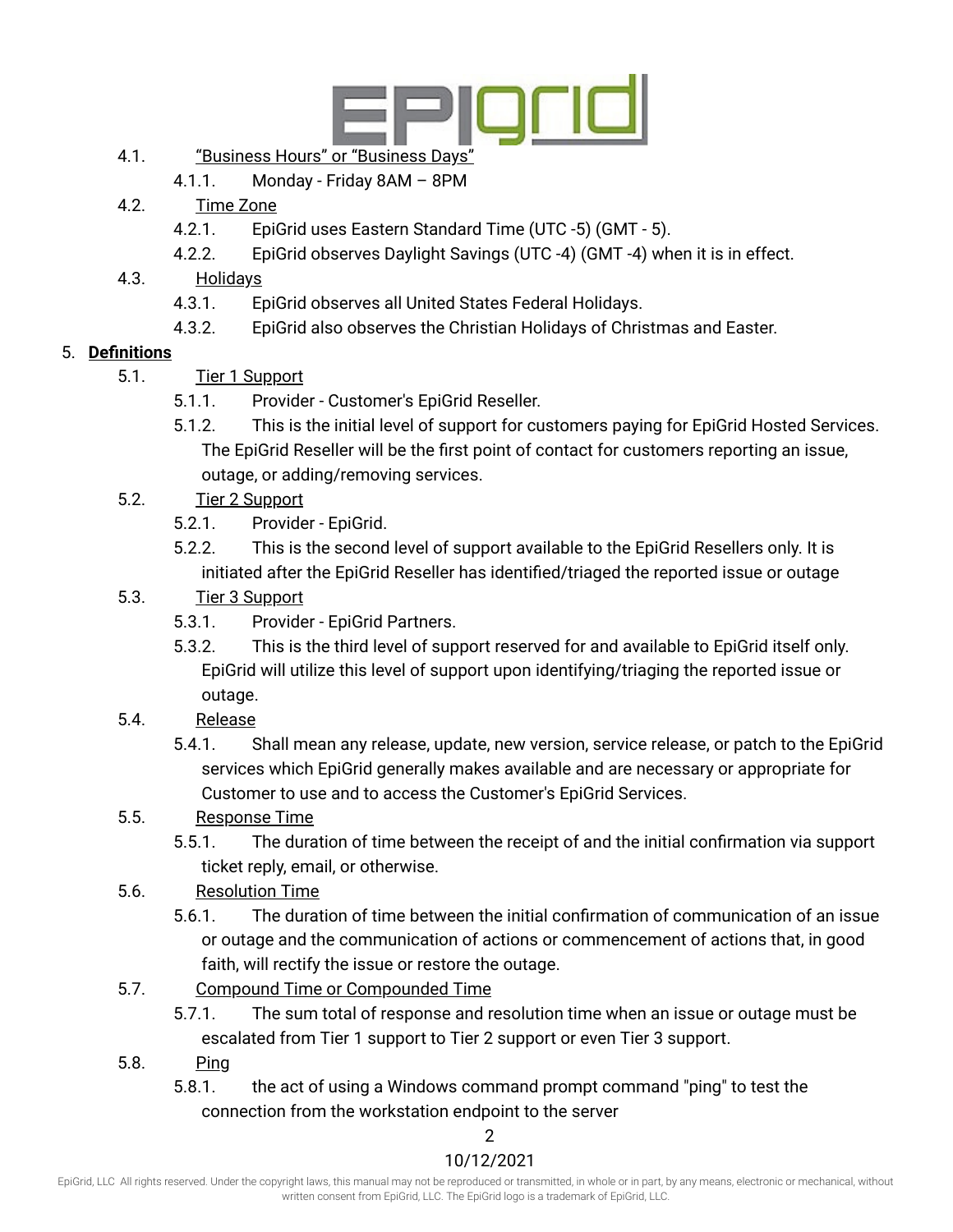

## 5.9. Ticket

5.9.1. a communication as documented in the EpiGrid support system (Help Desk/Support Desk/Ticketing system) for each unique issue or outage

## 6. **SLA / Response Time**

- 6.1. EpiGrid Reseller "Service Level Policy"
	- 6.1.1. Each EpiGrid Reseller is responsible for establishing their own Tier 1 "Service Level Policy" including the definition of Priority, response time, and resolution time. Response times and Resolution times between the EpiGrid Reseller and the Customer are subject to the Reseller's "Service Level Policy" and additionally the Compounded Time for Response and Resolution if the issue or outage is escalated to Tier 2 or Tier 3 support.

# 6.2. EpiGrid Response and Resolution Time

- 6.2.1. EpiGrid (Tier 2) Response time is stated from the time EpiGrid receives communication from the Reseller. Likewise, Tier 3 response time is from the time EpiGrid communicates the escalation to the Tier 3 provider.
- 6.2.2. EpiGrid (Tier 2) Resolution time is stated from the first response sent from EpiGrid to the Reseller through the resolution of the issue unless the issue or outage is escalated to Tier 3 support in which case the Resolution time will be the compound of EpiGrid's resolution time and that of the Tier 3 support provider.
- 6.3. Tier 1 (Reseller) Priority, Response Time, and Resolution Time.
	- 6.3.1. Please review your EpiGrid Reseller's Service Level Policy.

| Priority        |                                                                                                                                                                                                                                                                                                                                                                                                                                                                                                                                     | <b>Response Time</b> | <b>Resolution Time</b> |
|-----------------|-------------------------------------------------------------------------------------------------------------------------------------------------------------------------------------------------------------------------------------------------------------------------------------------------------------------------------------------------------------------------------------------------------------------------------------------------------------------------------------------------------------------------------------|----------------------|------------------------|
| <b>CRITICAL</b> | The EpiGrid services suffer an error or issue in a<br>production down situation that cannot be reasonably<br>circumvented and which so substantially impairs the<br>performance of the EpiGrid services, as to render the<br>EpiGrid services effectively unusable.<br>- greater than 75% of a single customer's users are<br>impacted at a single location<br>- greater than 25% of a single customer's users are unable<br>to "Ping" the server and cannot connect using the<br>Sophos VPN Client at a single customer's location | 1 hour               | 4 hours                |
| <b>HIGH</b>     | The EpiGrid services suffer an error or issue, which<br>cannot be reasonably circumvented, and which<br>substantially impairs the use of one or more<br>portions or features of the EpiGrid services<br>required by Customer to perform necessary<br>business functions but does not effectively render<br>the EpiGrid services unusable as a whole.                                                                                                                                                                                | 6 hours**            | 1 Business Days        |

# 6.4. Tier 2 (EpiGrid) Priority, Response Time, and Resolution Time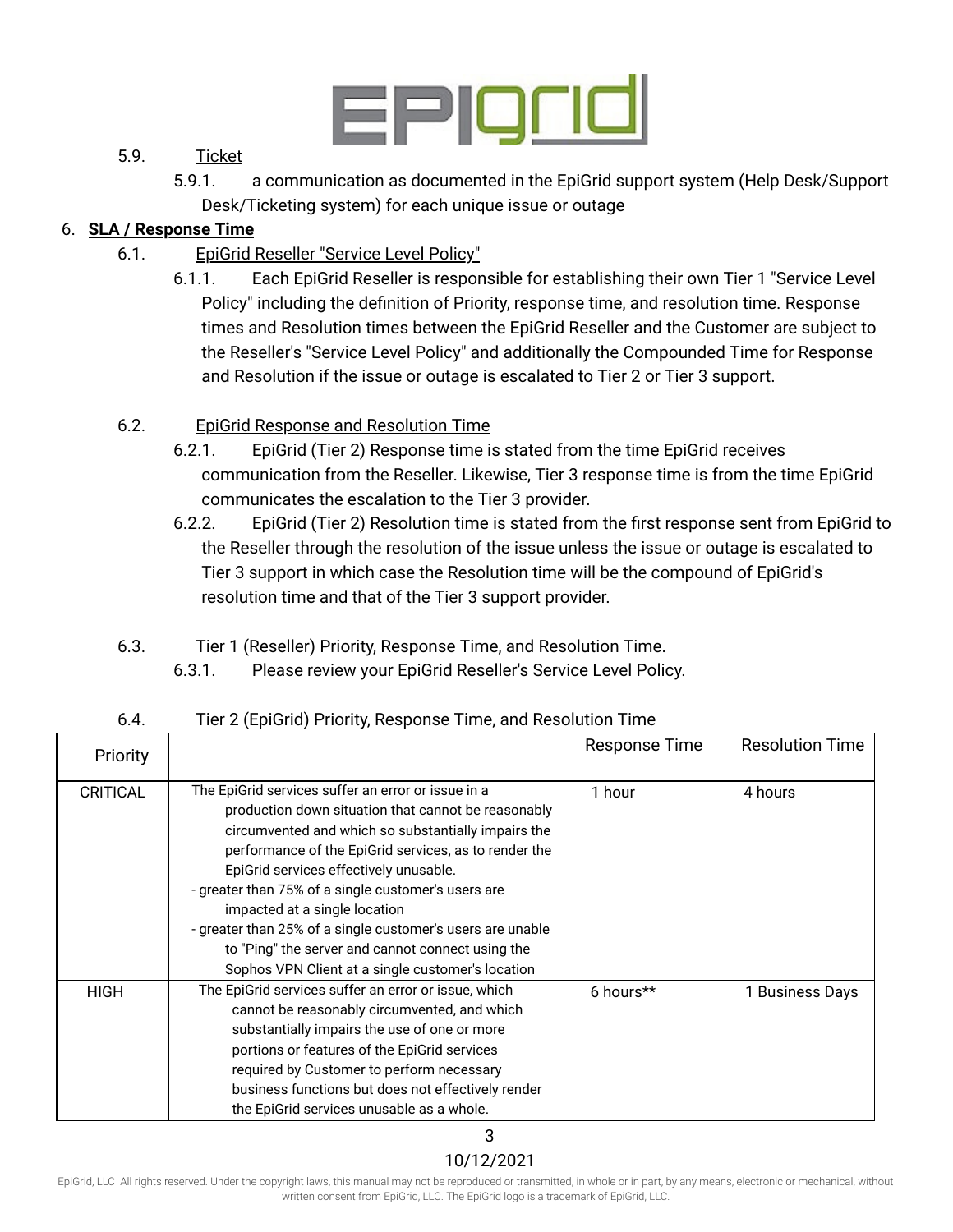

| Priority      |                                                                                                                                                                                                                                                                                                                                                                                                                                                                       | Response Time        | <b>Resolution Time</b> |
|---------------|-----------------------------------------------------------------------------------------------------------------------------------------------------------------------------------------------------------------------------------------------------------------------------------------------------------------------------------------------------------------------------------------------------------------------------------------------------------------------|----------------------|------------------------|
|               | - greater than 25% but less than 75% of a single<br>customer's users are impacted at a single location<br>- less than 25% of customer's users are unable to "Ping"<br>the server and cannot connect using the Sophos<br>VPN Client as a single customer location                                                                                                                                                                                                      |                      |                        |
| <b>MEDIUM</b> | The EpiGrid services suffers an error or issue that has: (a)<br>limited impact to production environment (b) minor<br>disruption to business, or (c) easily implemented<br>workarounds.<br>- less than 25% of a single customer's users are impacted<br>at a single location<br>- any issue related to Site - Site connections<br>- any issue related to a custom network configuration<br>- any recovery / restore request<br>- adding named Sophos VPN Client Users | 1 Business Day**     | 2 Business Days        |
| LOW           | A general inquiry, information request,<br>enhancement request, Move/Add/Change<br>request, provisioning change request,<br>cancelation request, or document request                                                                                                                                                                                                                                                                                                  | 2 Business<br>Days** | 5 Business Days        |

\*\* Except for CRITICAL issues, support requests received by EpiGrid after 5pm EST shall be deemed received at the start of the next Business Day.

- 6.5. Tier 3 (EpiGrid Partner's) Priority, Response Time, and Resolution Time
	- 6.5.1. EpiGrid's Partners Response and Resolution times are similar to that of EpiGrid's, where they differ EpiGrid will inform the requestor of appropriate expectations on a case by case basis

#### 7. **Scope of Response and Resolution**

- 7.1. EpiGrid will resolve each reported error or issue with EpiGrid services by using commercially reasonable efforts to provide one or more of the following:
	- 7.1.1. a patch or fix as necessary; or
	- 7.1.2. a reasonable workaround for the error or issue; or,
	- 7.1.3. if either (i) or (ii) are not reasonably practicable, a specific action plan regarding how EpiGrid intends to address the reported error or issue and an estimate on how long it may take to correct or workaround the error or issue.
	- 7.1.4. If a permanent repair cannot be made, a temporary resolution (bypass and recovery) will be implemented to the extent possible.
	- 7.1.5. Customer agrees to use commercially reasonable efforts to assist and provide information to EpiGrid and Reseller as required to replicate and resolve errors or issues with the EpiGrid services reported by Customer to Reseller or EpiGrid in accordance herewith.
	- 7.1.6. If EpiGrid reasonably determines that Customer's issue or outage is not caused by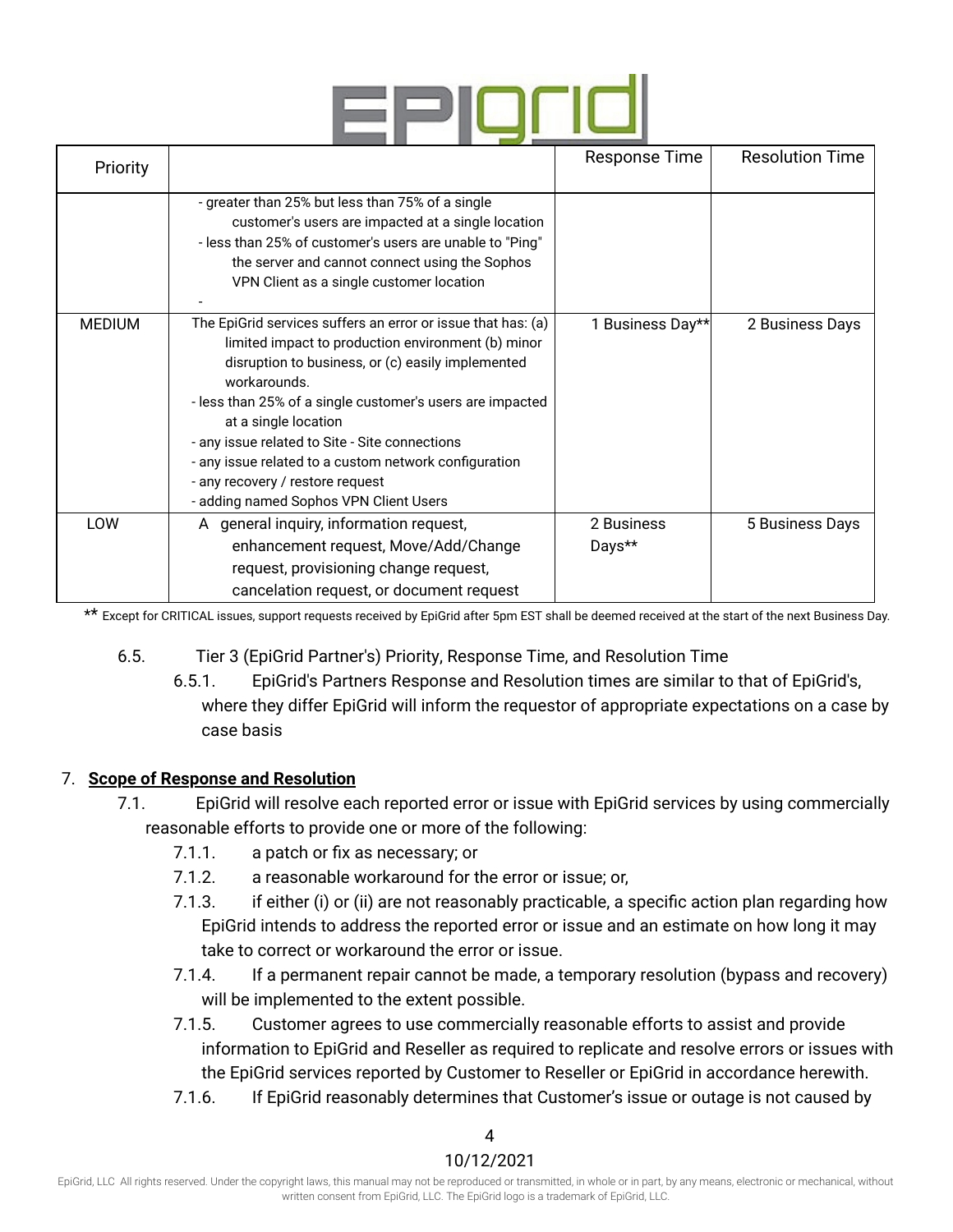

EpiGrid or its systems, equipment, or software, nor constitutes a material failure by the EpiGrid services to function in accordance with the EpiGrid services, EpiGrid is not obligated to provide support. Nevertheless, EpiGrid will, if possible, offer suggestions as to how the Customer or Reseller can remedy the problem.

#### 8. **Minimum Reseller Triage and Troubleshooting**

The following is a brief summary. The referenced documents should be reviewed in detail.

- 8.1. User of Single Workstation can not connect to EpiGrid Services
	- 8.1.1. Verify workstation has internet connectivity
	- 8.1.2. Verify Sophos VPN Client connection
	- 8.1.3. ReSet Sophos VPN Client password
	- 8.1.4. Perform Ping test (screenshot results)
	- 8.1.5. Attempt to RDP into server
- 8.2. Multiple users and Workstations
	- 8.2.1. same as 9.1 above
- 8.3. Customer Reporting Server is down / unavailable 8.3.1. same as 9.1 above
- 8.4. Customer reports a Site-Site connection is down
	- 8.4.1. refer to 4.3 above
	- 8.4.2. same as 9.1 above
- 8.5. Customer reports slow/sluggish performance
	- 8.5.1. same as 9.1 above
	- 8.5.2. re-perform 9.1 above from an alternate physical location and from a different LAN
	- 8.5.3. check for abnormal server processes and disk drive storage capacity
	- 8.5.4. check that required application windows services are active and running
	- 8.5.5. refer to 4.5 above
- 8.6. Customer reports an issue or dysfunction of application
	- 8.6.1. refer to 4.5 above

#### 9. **Determination of Priority**

EpiGrid reserves sole discretion in assigning priority of a reported issue or outage. EpiGrid will reasonably attempt to establish an appropriate priority from the information communicated or by requesting information in its response.